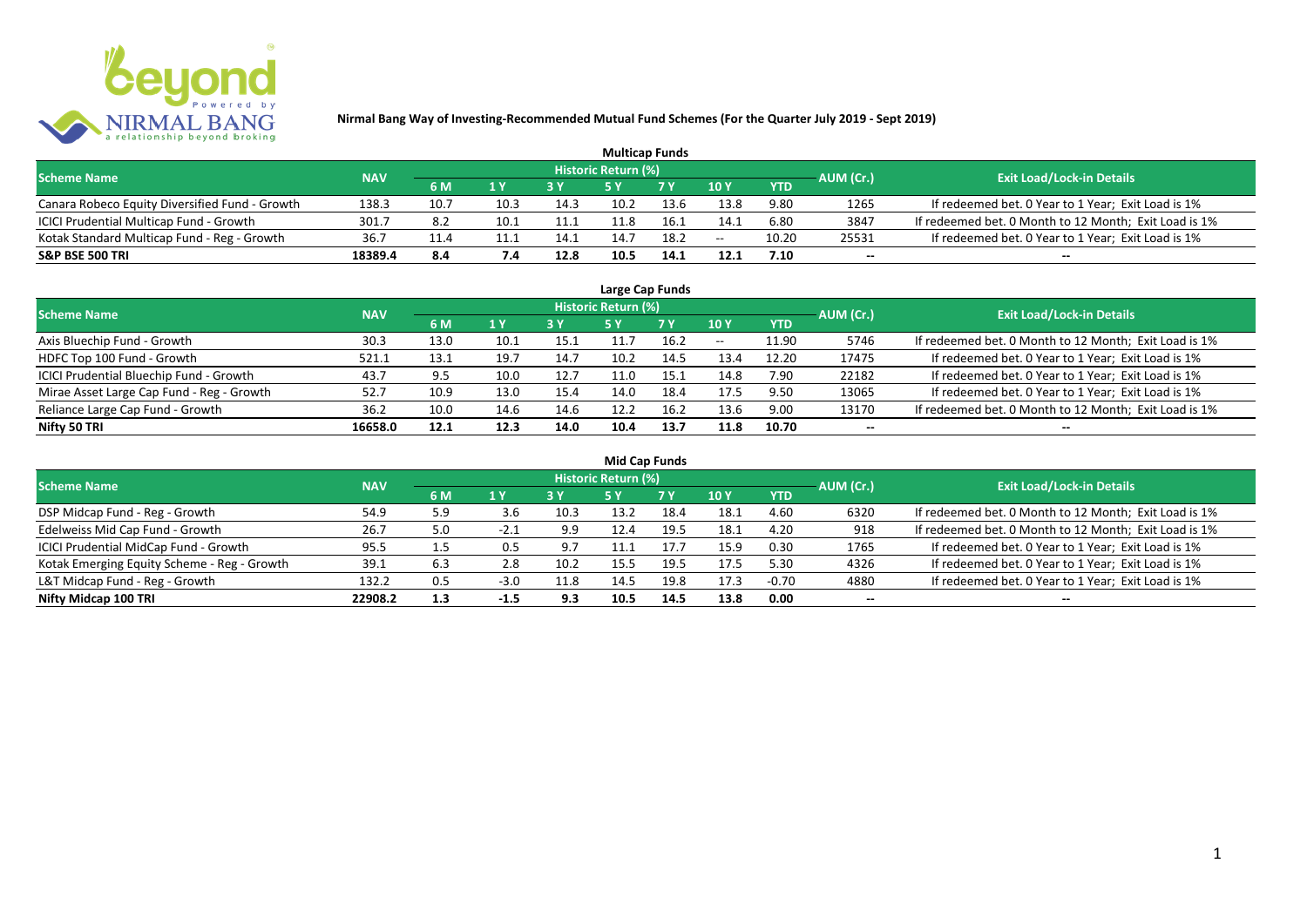

| Large & Midcap                                   |            |     |                         |      |                            |      |      |            |           |                                                    |  |  |  |
|--------------------------------------------------|------------|-----|-------------------------|------|----------------------------|------|------|------------|-----------|----------------------------------------------------|--|--|--|
| <b>Scheme Name</b>                               | <b>NAV</b> |     |                         |      | <b>Historic Return (%)</b> |      |      |            | AUM (Cr.) | <b>Exit Load/Lock-in Details</b>                   |  |  |  |
|                                                  |            | 6 M | $\mathbf{A} \mathbf{V}$ |      |                            | 7 V  | 10Y  | <b>YTD</b> |           |                                                    |  |  |  |
| Canara Robeco Emerging Equities - Growth         | 95.1       |     |                         | 13.8 | 16.2                       | 22.0 | 21.3 | 6.80       | 4890      | If redeemed bet. 0 Year to 1 Year; Exit Load is 1% |  |  |  |
| Invesco India Growth Opportunities Fund - Growth | 34.6       |     |                         | 13.4 | 12.5                       | 16.0 | 14.2 | 5.50       | 1434      | If redeemed bet. 0 Year to 1 Year; Exit Load is 1% |  |  |  |
| NIFTY Large Midcap 250 TRI                       | 7336.5     | 6.2 | 5.0                     | 12.8 | 11.7                       | 15.8 | 13.5 | 4.90       | $- -$     | $- -$                                              |  |  |  |

|                                  |            |     |      |      |                     | <b>Focused Funds</b> |       |            |           |                                                       |
|----------------------------------|------------|-----|------|------|---------------------|----------------------|-------|------------|-----------|-------------------------------------------------------|
| <b>Scheme Name</b>               | <b>NAV</b> |     |      |      | Historic Return (%) |                      |       |            | AUM (Cr.) | <b>Exit Load/Lock-in Details</b>                      |
|                                  |            | 6 M | 1 V  |      | cν                  | 7 V                  | 10 Y  | <b>YTD</b> |           |                                                       |
| Axis Focused 25 Fund - Growth    | 28.9       | 9.8 | 4.0  | 16.0 | 14.0                | 16.1                 | $- -$ | 7.80       | 7978      | If redeemed bet. 0 Month to 12 Month; Exit Load is 1% |
| SBI Focused Equity Fund - Growth | 147.2      | 12. | 11.1 | 14.1 | 14.1                |                      | 19.2  | 11.30      | 4634      | If redeemed bet. 0 Year to 1 Year; Exit Load is 1%    |
| <b>S&amp;P BSE 500</b>           | 15479.3    | 7.8 | b. L | 11.5 | 9.2                 | 12.6                 | 10.6  | 6.50       | $- -$     | $- -$                                                 |

|                                                |            |        |         |                     |      | <b>Small Cap Funds</b>                         |       |            |           |                                                    |
|------------------------------------------------|------------|--------|---------|---------------------|------|------------------------------------------------|-------|------------|-----------|----------------------------------------------------|
| <b>Scheme Name</b>                             | <b>NAV</b> |        |         | Historic Return (%) |      |                                                |       |            | AUM (Cr.) | <b>Exit Load/Lock-in Details</b>                   |
|                                                |            | 6 M    |         |                     |      |                                                | 10Y   | <b>YTD</b> |           |                                                    |
| Franklin India Smaller Companies Fund - Growth | 53.2       | 1.9    | -6.3    | 6.3                 | 12.8 | 21.2                                           | 18.7  | 1.30       | 7577      | If redeemed bet. 0 Year to 1 Year; Exit Load is 1% |
| HDFC Small Cap Fund - Growth                   | 42.5       | 0.6    |         | 14.3                | 14.5 |                                                | 15.7  | 0.00       | 8403      | If redeemed bet. 0 Year to 1 Year; Exit Load is 1% |
| L&T Emerging Businesses Fund - Reg - Growth    | 23.9       | -2.,   | -7.0    | 13.1                | 14.3 | $\hspace{0.1mm}-\hspace{0.1mm}-\hspace{0.1mm}$ | $- -$ | $-4.00$    | 6177      | If redeemed bet. 0 Year to 1 Year; Exit Load is 1% |
| Nifty Smallcap 100 TRI                         | 7652.4     | $-1.3$ | $-12.0$ | 2.9                 | 3.6  | 10.3                                           | 10.1  | $-2.30$    | $- -$     | --                                                 |

# **ELSS Schemes (Tax Saving u/s 80-C)**

| <b>Scheme Name</b>                            | <b>NAV</b> |      |                         | <b>Historic Return (%)</b> |            |            |               | AUM (Cr.)  | Exit Load/Lock-in Details |       |
|-----------------------------------------------|------------|------|-------------------------|----------------------------|------------|------------|---------------|------------|---------------------------|-------|
|                                               |            | 6 M  | $\mathbf{1} \mathbf{V}$ |                            | <b>5 Y</b> | <b>7 Y</b> | 10Y           | <b>YTD</b> |                           |       |
| Aditya Birla Sun Life Tax Relief 96 - Growth  | 31.1       | 2.1  | $-0.9$                  | 11.0                       | 13.1       | 17.4       | 13.8          | 0.60       | 8913                      | Nil   |
| Axis Long Term Equity Fund - Growth           | 46.7       | 10.4 |                         | 13.9                       | 14.3       | 20.0       | $\sim$ $\sim$ | 8.80       | 19817                     | Nil   |
| IDFC Tax Advantage (ELSS) Fund - Reg - Growth | 57.3       | 8.2  |                         | 12.9                       | 12.4       | 17.1       | 15.3          | 6.20       | 2063                      | Nil   |
| Invesco India Tax Plan - Growth               | 51.9       | 7.2  | 4.0                     | 12.1                       | 12.7       | 17.0       | 16.0          | 5.90       | 870                       | Nil   |
| Mirae Asset Tax Saver Fund - Reg - Growth     | 18.2       | 10.7 | 13.0                    | 18.7                       | $- -$      | $- -$      | $- -$         | 9.30       | 2112                      | Nil   |
| <b>S&amp;P BSE 200 TRI</b>                    | 5938.4     | 9.3  | 9.2                     | 13.3                       | 10.8       | 14.3       | 12.2          | 7.80       | $- -$                     | $- -$ |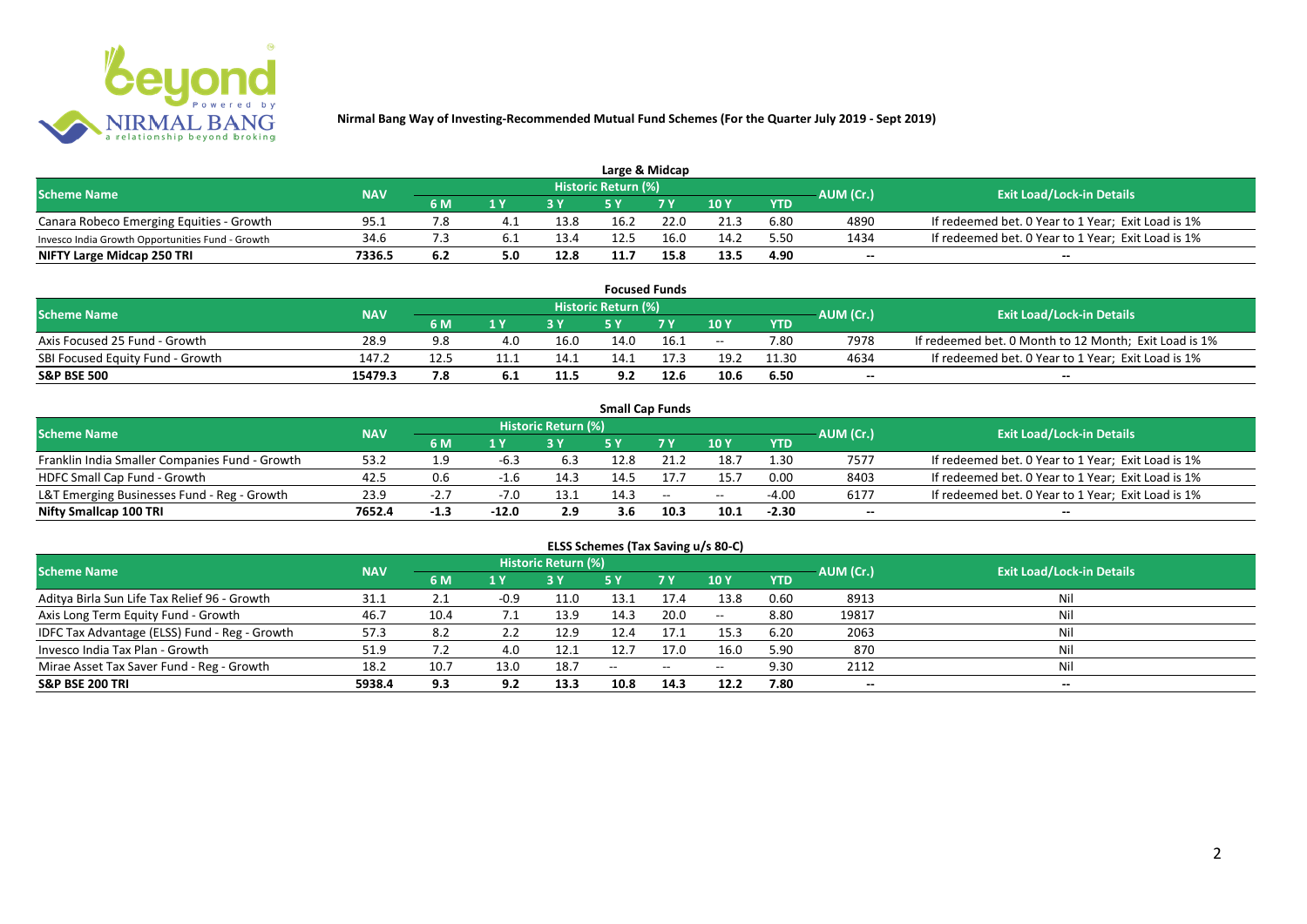

|                                           |            |     |         |                     | <b>Contra/Value Fund</b> |                |        |            |           |                                                    |
|-------------------------------------------|------------|-----|---------|---------------------|--------------------------|----------------|--------|------------|-----------|----------------------------------------------------|
| <b>Scheme Name</b>                        | <b>NAV</b> |     |         | Historic Return (%) |                          |                |        |            | AUM (Cr.) | <b>Exit Load/Lock-in Details</b>                   |
|                                           |            | 6 M |         |                     |                          | 7 <sub>Y</sub> | $-10Y$ | <b>YTD</b> |           |                                                    |
| Kotak India EQ Contra Fund - Reg - Growth | 53.7       | 9.2 | .O      | 14.5                |                          | 14.4           | 13.1   | 7.40       | 853       | If redeemed bet. 0 Year to 1 Year; Exit Load is 1% |
| Invesco India Contra Fund - Growth        | 48.5       | 6.3 | - 4. د. | 14.1                | 13.8                     |                | 15.6   | 4.70       | 3929      | If redeemed bet. 0 Year to 1 Year; Exit Load is 1% |
| UTI Value Opportunities Fund - Growth     | 61.8       |     |         | -9.1                | 7.4                      |                | 12.3   | 5.80       | 4571      | If redeemed bet. 0 Year to 1 Year; Exit Load is 1% |
| <b>S&amp;P BSE 500 TRI</b>                | 18389.4    | 8.4 |         | 12.8                | 10.5                     | 14.1           | 12.1   | 7.10       | $-$       | $- -$                                              |

| Sector/Thematic                                                           |            |        |        |                            |            |           |            |            |           |                                                    |  |  |  |
|---------------------------------------------------------------------------|------------|--------|--------|----------------------------|------------|-----------|------------|------------|-----------|----------------------------------------------------|--|--|--|
| <b>Scheme Name</b>                                                        | <b>NAV</b> |        |        | <b>Historic Return (%)</b> |            |           |            |            | AUM (Cr.) | <b>Exit Load/Lock-in Details</b>                   |  |  |  |
|                                                                           |            | 6 M    | 1 Y    | <b>3Y</b>                  | <b>5 Y</b> | <b>7Y</b> | 10Y        | <b>YTD</b> |           |                                                    |  |  |  |
| Canara Robeco Consumer Trends Fund - Reg - Growth                         | 39.7       | 6.7    | 6.4    | 13.9                       | 14.3       | 16.6      | $\sim$ $-$ | 5.50       | 335       | If redeemed bet. 0 Year to 1 Year; Exit Load is 1% |  |  |  |
| Mirae Asset Great Consumer Fund - Growth                                  | 34.8       | 3.0    | 5.2    | 15.7                       | 13.9       | 17.6      | $\sim$ $-$ | 1.50       | 777       | If redeemed bet. 0 Year to 1 Year; Exit Load is 1% |  |  |  |
| <b>ICICI Prudential Technology Fund - Growth</b>                          | 58.1       | 4.2    | 4.4    | 11.7                       | 11.7       | 17.3      | 20.2       | 2.60       | 456       | If redeemed bet. 0 Day to 15 Day; Exit Load is 1%  |  |  |  |
| Reliance Pharma Fund - Growth                                             | 142.0      | $-4.1$ | $-2.8$ | 1.2                        | 7.3        | 13.4      | 18.5       | $-5.00$    | 2492      | If redeemed bet. 0 Year to 1 Year; Exit Load is 1% |  |  |  |
| ICICI Prudential Banking and Financial Services Fund -<br>Retail - Growth | 69.4       | 13.8   | 20.8   | 19.2                       | 17.3       | 21.3      | 19.0       | 14.10      | 3299      | If redeemed bet. 0 Day to 15 Day; Exit Load is 1%  |  |  |  |
| Reliance Banking Fund - Growth                                            | 301.1      | 13.6   | 15.4   | 18.5                       | 14.6       | 17.5      | 17.2       | 13.70      | 3203      | If redeemed bet. 0 Year to 1 Year; Exit Load is 1% |  |  |  |
| <b>S&amp;P BSE 500 TRI</b>                                                | 18389.4    | 8.4    | 7.4    | 12.8                       | 10.5       | 14.1      | 12.1       | 7.10       |           | --                                                 |  |  |  |

| <b>Dynamic Asset Allocation Funds</b>            |            |      |      |                            |      |               |       |            |                          |                                                         |  |  |  |
|--------------------------------------------------|------------|------|------|----------------------------|------|---------------|-------|------------|--------------------------|---------------------------------------------------------|--|--|--|
| <b>Scheme Name</b>                               | <b>NAV</b> |      |      | <b>Historic Return (%)</b> |      |               |       |            | AUM (Cr.)                | <b>Exit Load/Lock-in Details</b>                        |  |  |  |
|                                                  |            | 6 M  | 1 Y  | 3Y                         | 5 Y  | .7 Y          | 10Y   | <b>YTD</b> |                          |                                                         |  |  |  |
| ICICI Prudential Balanced Advantage Fund - Reg - | 36.4       |      | 8.8  | 9.5                        | 10.0 |               |       | 5.80       |                          |                                                         |  |  |  |
| Growth                                           |            | 6.5  |      |                            |      | 13.4          | 13.0  |            | 29105                    | If redeemed bet. 0 Year to 1 Year; Exit Load is 1%      |  |  |  |
| Invesco India Dynamic Equity Fund - Growth       | 29.5       |      | 2.9  | 10.1                       | 9.5  | 13.5          | 12.7  | 6.90       | 995                      | If redeemed bet. 0 Month to 3 Month; Exit Load is 0.25% |  |  |  |
| Reliance Balanced Advantage Fund - Growth        | 92.9       | 7.1  | 8.9  | 11.4                       | 9.6  | 13.7          | 12.5  | 6.70       | 1876                     | If redeemed bet. 0 Month to 12 Month; Exit Load is 1%   |  |  |  |
| SBI Dynamic Asset Allocation Fund - Reg - Growth | 13.5       | 3.2  | 3.4  | 8.0                        | $ -$ | $\sim$ $\sim$ | $- -$ | 3.20       | 669                      | If redeemed bet. 0 Month to 12 Month; Exit Load is 1%   |  |  |  |
| NIFTY 50 Hybrid Composite Debt 65:35 Index       | 10231.9    | 10.1 | 12.4 | 12.0                       | 10.0 | 12.1          | 10.6  | 9.10       | $\overline{\phantom{a}}$ | $- -$                                                   |  |  |  |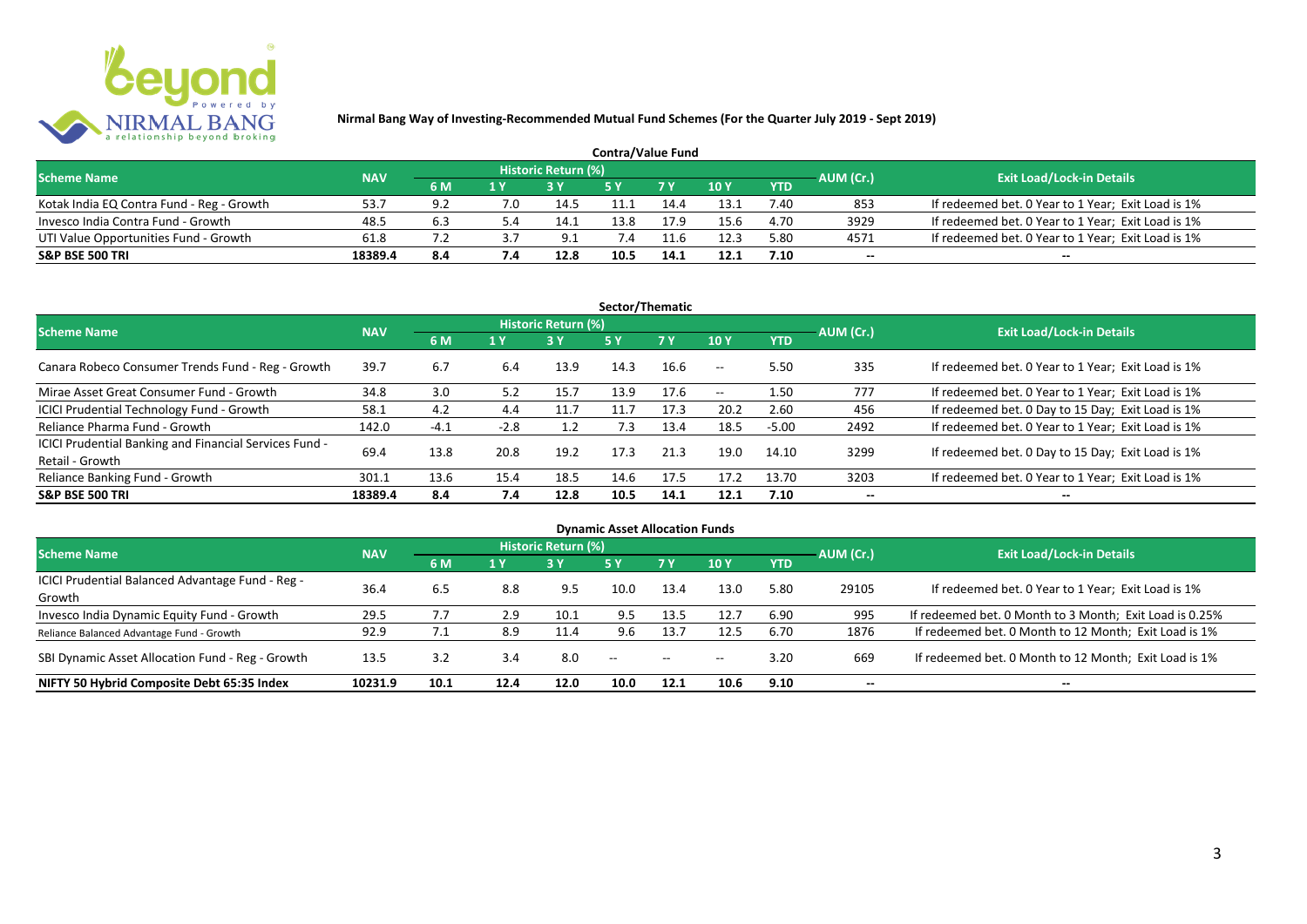

| <b>Hybrid Aggressive</b>                        |            |      |                         |                            |               |                          |       |            |           |                                                       |  |  |  |
|-------------------------------------------------|------------|------|-------------------------|----------------------------|---------------|--------------------------|-------|------------|-----------|-------------------------------------------------------|--|--|--|
| <b>Scheme Name</b>                              | <b>NAV</b> |      |                         | <b>Historic Return (%)</b> |               |                          |       |            | AUM (Cr.) | <b>Exit Load/Lock-in Details</b>                      |  |  |  |
|                                                 |            | 6 M  | $\mathbf{1} \mathbf{V}$ |                            | <b>5 Y</b>    | 7 Y                      | 10Y   | <b>YTD</b> |           |                                                       |  |  |  |
| HDFC Hybrid Equity Fund - Growth                | 55.4       | 8.4  | 9.8                     | 9.1                        | 6.6           |                          | 11.3  | 7.80       | 22665     | If redeemed bet. 0 Year to 1 Year; Exit Load is 1%    |  |  |  |
| ICICI Prudential Equity & Debt Fund - Growth    | 137.9      | 8.5  |                         | 11.8                       | 11.7          | 16.0                     | 15.0  | 7.70       | 26036     | If redeemed bet. 0 Year to 1 Year; Exit Load is 1%    |  |  |  |
| Mirae Asset Hybrid - Equity Fund - Reg - Growth | 15.2       | 9.8  | 12.5                    | 13.1                       | $\sim$ $\sim$ | $\overline{\phantom{a}}$ | $- -$ | 8.70       | 2038      | If redeemed bet. 0 Year to 1 Year; Exit Load is 1%    |  |  |  |
| SBI Equity Hybrid Fund - Growth                 | 139.2      | 9.2  | 11.0                    | 11.2                       | 12.1          | 16.4                     | 13.0  | 8.50       | 30028     | If redeemed bet. 0 Month to 12 Month; Exit Load is 1% |  |  |  |
| Canara Robeco Equity Hybrid Fund - Growth       | 162.7      | 8.8  | 9.5                     | 11.7                       | 11.3          | 14.1                     | 13.8  | 8.10       | 2242      | If redeemed bet. 0 Year to 1 Year; Exit Load is 1%    |  |  |  |
| NIFTY 50 Hybrid Composite Debt 65:35 Index      | 10231.9    | 10.1 | 12.4                    | 12.0                       | 10.0          | 12.1                     | 10.6  | 9.10       | $- -$     | $- -$                                                 |  |  |  |

| <b>Arbitrage Fund</b>                      |            |       |     |                            |     |  |     |      |           |                                                         |  |  |  |
|--------------------------------------------|------------|-------|-----|----------------------------|-----|--|-----|------|-----------|---------------------------------------------------------|--|--|--|
| <b>Scheme Name</b>                         | <b>NAV</b> |       |     | <b>Historic Return (%)</b> |     |  |     |      | AUM (Cr.) | <b>Exit Load/Lock-in Details</b>                        |  |  |  |
|                                            |            | 1 M   | 3 M | 6 M                        |     |  | 2 V | YTD  |           |                                                         |  |  |  |
| IDFC Arbitrage Fund - Reg - Growth         | 23.7       |       |     | 6.9                        | 6.6 |  |     | 6.80 | 4643      | If redeemed bet. 0 Month to 1 Month; Exit Load is 0.25% |  |  |  |
| Kotak Equity Arbitrage Fund - Reg - Growth | 26.9       | − 6.⊥ |     | 6.6                        | 6.5 |  |     | 6.50 | 13360     | If redeemed bet. 0 Day to 30 Day; Exit Load is 0.25%    |  |  |  |
| Reliance Arbitrage Fund - Growth           | 19.3       | 6.2   |     | 6.8                        | 6.6 |  |     | 6.80 | 8535      | If redeemed bet. 0 Month to 1 Month; Exit Load is 0.25% |  |  |  |

|                                          |            |       |     |                     |       | <b>Equity Saver</b>                                 |       |            |           |                                                       |
|------------------------------------------|------------|-------|-----|---------------------|-------|-----------------------------------------------------|-------|------------|-----------|-------------------------------------------------------|
| <b>Scheme Name</b>                       | <b>NAV</b> |       |     | Historic Return (%) |       |                                                     |       |            |           | <b>Exit Load/Lock-in Details</b>                      |
|                                          |            | 6 M   | 1 Y |                     |       | 7 <sub>V</sub>                                      | 10Y   | <b>YTD</b> | AUM (Cr.) |                                                       |
| Axis Equity Saver Fund - Reg - Growth    | 13.1       | 5.7   |     | 8.2                 | $- -$ | $\hspace{0.1mm}-\hspace{0.1mm}-\hspace{0.1mm}$      | $- -$ | 5.20       | 769       | If redeemed bet. 0 Month to 12 Month; Exit Load is 1% |
| HDFC Equity Savings Fund - Growth        | 37.5       | 6.1   |     | 9.9                 | 8.3   | 9.4                                                 | $Q -$ | 5.60       | 5614      | If redeemed bet. 0 Year to 1 Year; Exit Load is 1%    |
| Kotak Equity Savings Fund - Reg - Growth | 14.4       | 4.6   |     | 8.3                 | $-$   | $\hspace{0.05cm} -\hspace{0.05cm} -\hspace{0.05cm}$ | $- -$ | 4.10       | 2158      | If redeemed bet. 0 Year to 1 Year; Exit Load is 1%    |
| CRISIL Hybrid 50+50 - Moderate Index*    | $- -$      | $- -$ |     | --                  | --    | $- -$                                               |       | --         | --        | $- -$                                                 |

|                                           |            |           |     |                            |     | <b>Liquid Funds</b> |            |                 |           |                           |
|-------------------------------------------|------------|-----------|-----|----------------------------|-----|---------------------|------------|-----------------|-----------|---------------------------|
| <b>Scheme Name</b>                        | <b>NAV</b> |           |     | <b>Historic Return (%)</b> |     |                     | <b>YTM</b> | Avg             | AUM (Cr.) | Exit Load/Lock-in Details |
|                                           |            | 1W        | 2 W | 1 M                        | 3 M | 1Y                  |            | <b>Maturity</b> |           |                           |
| Axis Liquid Fund - Growth                 | 2103.1     |           | 6.6 | 6.7                        | 7.0 |                     | 6.8        | 0.10            | 32993     | Nil                       |
| IDFC Cash Fund - Reg - Growth             | 2297.6     |           | 6.4 | 6.5                        | 6.8 | 7.3                 | 6.9        | 0.05            | 13185     | Nil                       |
| Kotak Liquid Scheme - Reg - Growth        | 3840.9     |           | 6.7 | 6.7                        | 6.9 | 7.4                 | 6.8        | 0.10            | 31694     | Nil                       |
| Mirae Asset Cash Management Fund - Growth | 1985.8     | 7)<br>ے ، | 6.6 | 6.6                        | 7.0 | 7.4                 | 6.9        | 0.07            | 3328      | Nil                       |
| <b>CRISIL Liquid Fund Index</b>           | $- -$      | , , ,     | 7.0 | 6.8                        | 7.1 | $-$                 | $- -$      |                 | $- -$     | $- -$                     |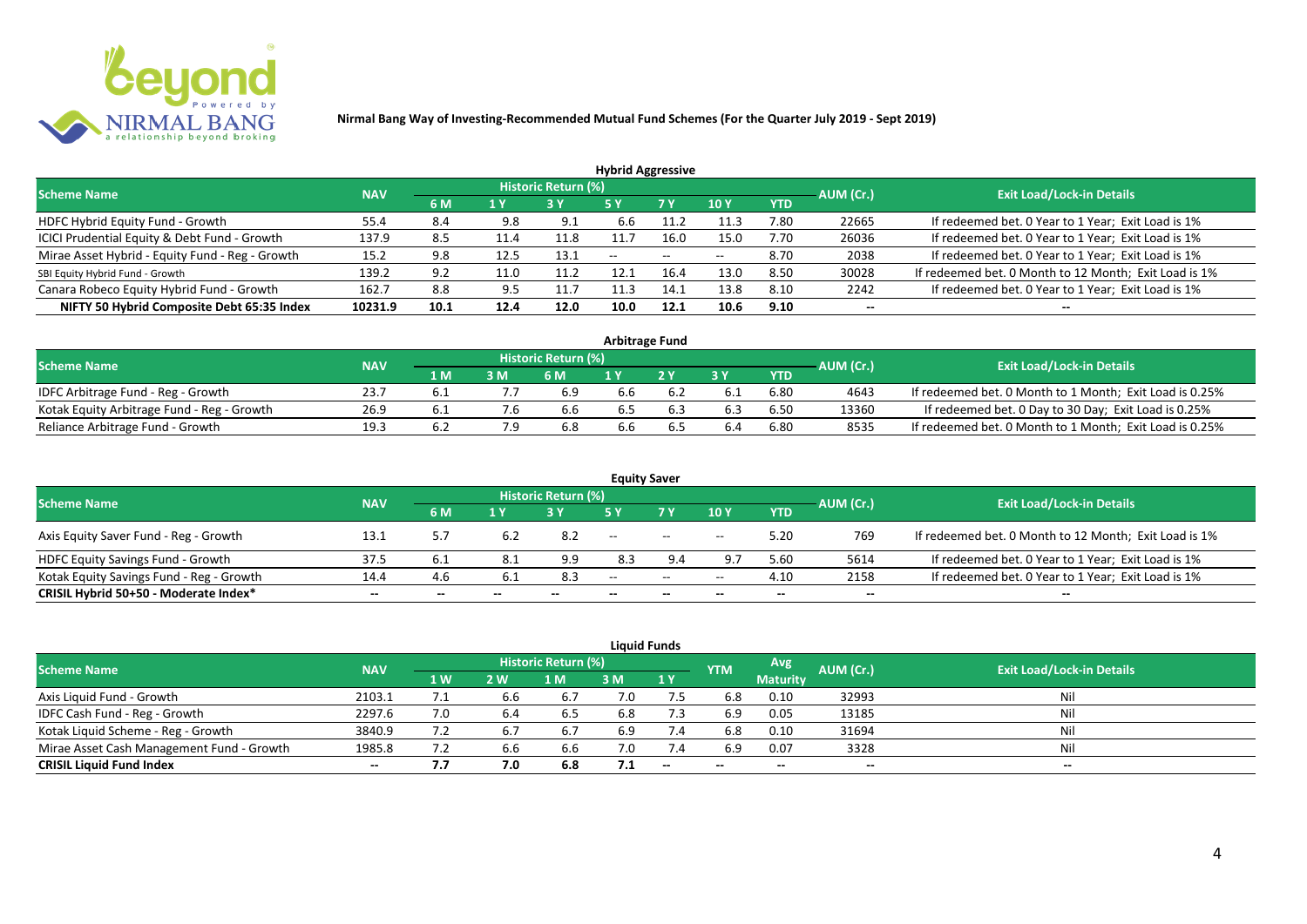

|                                               |            |     |     |                            | <b>Ultra Short Fund</b> |        |            |                 |           |                                  |
|-----------------------------------------------|------------|-----|-----|----------------------------|-------------------------|--------|------------|-----------------|-----------|----------------------------------|
| <b>Scheme Name</b>                            | <b>NAV</b> |     |     | <b>Historic Return (%)</b> |                         |        | <b>YTM</b> | Avg             | AUM (Cr.) | <b>Exit Load/Lock-in Details</b> |
|                                               |            | 1 M | 3 M | 6 M                        | 1 V                     |        |            | <b>Maturity</b> |           |                                  |
| HDFC Ultra Short Term Fund - Reg - Growth     | 10.7       | b.4 | 7.0 |                            | $\sim$                  | $\sim$ | .3         | 0.41            | 6196      | Nil                              |
| IDFC Ultra Short Term Fund - Reg - Growth     | 10.8       | b.  |     | 8.3                        | $\sim$                  | $- -$  |            | 0.37            | 2549      | Nil                              |
| SBI Magnum Ultra Short Duration Fund - Growth | 4226.6     | 6.5 |     | - 8.1                      | 8.3                     |        |            | 0.49            | 8691      | Nil                              |
| <b>NIFTY Ultra Short Duration Debt Index</b>  | 3860.6     | 7.0 |     | 8.1                        | 8.3                     | 7.6    | --         | $- -$           | $- -$     | $- -$                            |

| <b>Money Market Fund</b>                                   |            |     |     |                     |       |                          |            |                 |                          |                                  |  |  |  |  |
|------------------------------------------------------------|------------|-----|-----|---------------------|-------|--------------------------|------------|-----------------|--------------------------|----------------------------------|--|--|--|--|
| <b>Scheme Name</b>                                         | <b>NAV</b> |     |     | Historic Return (%) |       |                          | <b>YTM</b> | Avg             | AUM (Cr.)                | <b>Exit Load/Lock-in Details</b> |  |  |  |  |
|                                                            |            | 1 M | 3M  | 6 M                 | 1Y    | 3Y                       |            | <b>Maturity</b> |                          |                                  |  |  |  |  |
| Aditya Birla Sun Life Money Manager Fund - Reg -<br>Growth | 255.5      | 6.9 | 7.5 | 8.4                 | 8.5   | 7.5                      |            | 0.59            | 11117                    | Nil                              |  |  |  |  |
| ICICI Prudential Money Market Fund - Reg - Growth          | 264.0      | 6.8 | 7.4 | 8.2                 | 8.2   | 7.3                      |            | 0.47            | 8992                     | Nil                              |  |  |  |  |
| Reliance Money Market Fund - Growth                        | 2881.9     | 7.0 |     | 8.4                 | 8.5   | 7.4                      | 7.1        | 0.46            | 3278                     | Nil                              |  |  |  |  |
| UTI Money Market Fund - Reg - Growth                       | 2142.4     | 7.0 | 7.5 | 8.4                 | 8.4   | 7.4                      | 7.2        | 0.47            | 7578                     | Nil                              |  |  |  |  |
| <b>CRISIL Liquid Fund Index</b>                            | $- -$      | 6.8 | 7.1 | $- -$               | $- -$ | $\overline{\phantom{a}}$ | $- -$      | --              | $\overline{\phantom{a}}$ | $- -$                            |  |  |  |  |

| <b>Short Term Fund</b>                          |            |     |    |                            |     |      |            |                 |           |                                  |  |  |  |  |
|-------------------------------------------------|------------|-----|----|----------------------------|-----|------|------------|-----------------|-----------|----------------------------------|--|--|--|--|
| <b>Scheme Name</b>                              | <b>NAV</b> |     |    | <b>Historic Return (%)</b> |     |      | <b>YTM</b> | Avg             | AUM (Cr.) | <b>Exit Load/Lock-in Details</b> |  |  |  |  |
|                                                 |            | 1 M | 3M | 6 M                        |     | 13 Y |            | <b>Maturity</b> |           |                                  |  |  |  |  |
| HDFC Short Term Debt Fund - Growth              | 21.1       |     |    | 9.1                        | 8.8 |      | 7.9        | 2.08            | 7956      | Nil                              |  |  |  |  |
| IDFC Bond Fund - Short Term Plan - Reg - Growth | 38.8       |     |    | 9.6                        | 9.2 |      |            | 1.99            | 7525      | Nil                              |  |  |  |  |
| Kotak Bond Short Term Plan - Reg - Growth       | 35.6       |     |    | 9.8                        | 9.0 |      | 8.0        | 2.74            | 8993      | Nil                              |  |  |  |  |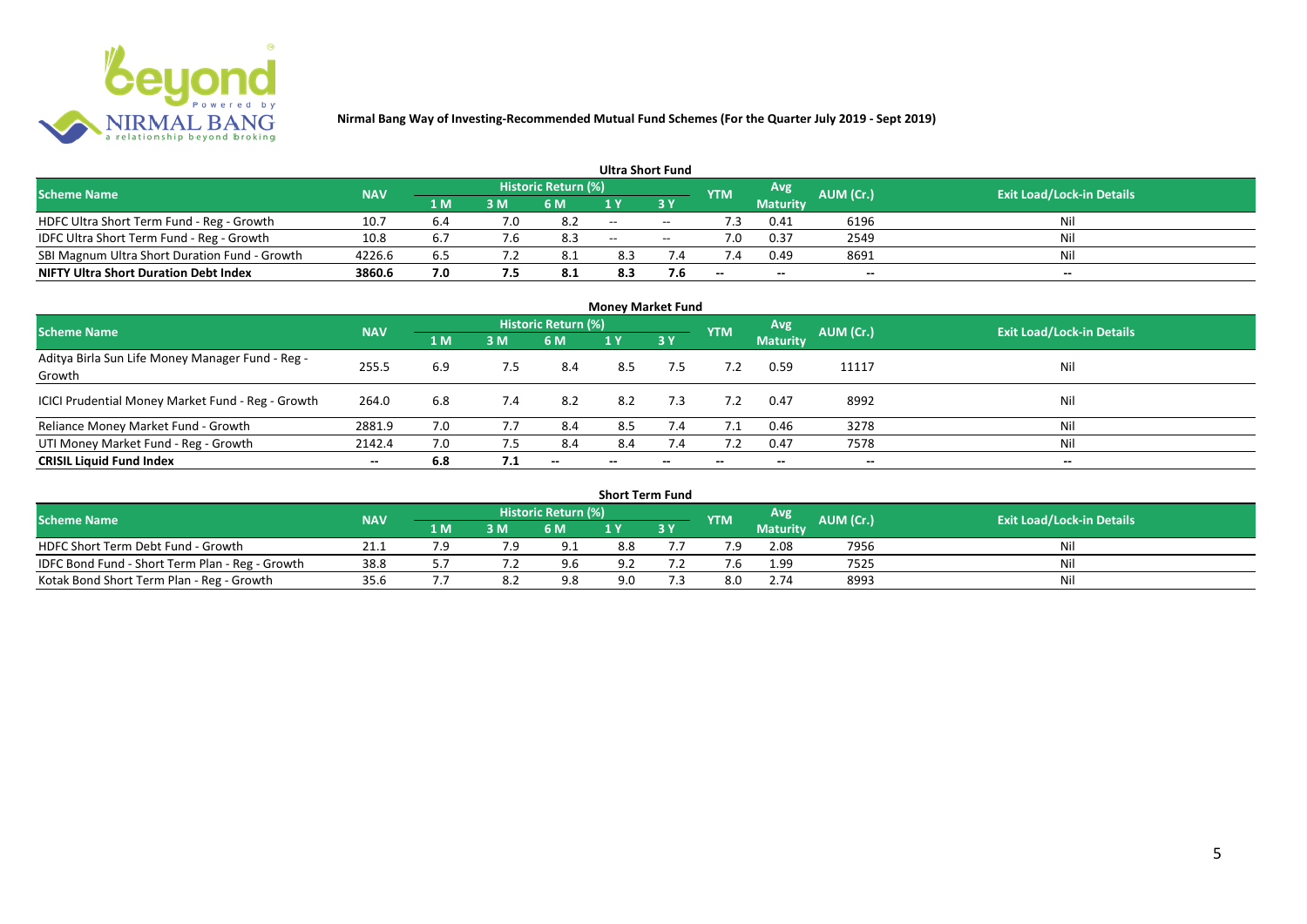

| <b>Low Duration Fund</b>                  |            |     |     |                            |     |  |            |                 |                  |                                  |  |  |  |  |
|-------------------------------------------|------------|-----|-----|----------------------------|-----|--|------------|-----------------|------------------|----------------------------------|--|--|--|--|
| <b>Scheme Name</b>                        | <b>NAV</b> |     |     | <b>Historic Return (%)</b> |     |  | <b>YTM</b> | Avg             | <b>AUM (Cr.)</b> | <b>Exit Load/Lock-in Details</b> |  |  |  |  |
|                                           |            | 1 M | 3 M | 6 M                        | 1 Y |  |            | <b>Maturity</b> |                  |                                  |  |  |  |  |
| <b>HDFC Low Duration Fund - Growth</b>    | 39.9       |     |     |                            | 7.8 |  |            | 0.96            | 15997            | Nil                              |  |  |  |  |
| Canara Robeco Savings Fund - Reg - Growth | 29.8       | b., |     | 8.4                        | 8.0 |  |            | 0.89            | 1020             | Nil                              |  |  |  |  |
| IDFC Low Duration Fund - Reg - Growth     | 27.0       | 6.0 |     | 8.4                        | 8.3 |  |            | 0.80            | 3571             | Nil                              |  |  |  |  |

| <b>Banking &amp; PSU Bond Funds</b>            |            |      |            |      |           |                                  |     |                 |      |    |  |  |  |  |
|------------------------------------------------|------------|------|------------|------|-----------|----------------------------------|-----|-----------------|------|----|--|--|--|--|
| <b>Scheme Name</b>                             | <b>NAV</b> |      | <b>YTM</b> | Avg  | AUM (Cr.) | <b>Exit Load/Lock-in Details</b> |     |                 |      |    |  |  |  |  |
|                                                |            | 1 M  | 3 M        | 6 M  |           | 73 Y                             |     | <b>Maturity</b> |      |    |  |  |  |  |
| HDFC Banking and PSU Debt Fund - Reg - Growth  | 15.4       |      |            | 9.8  | 9.4       |                                  | 8.3 | 2.68            | 3123 | Ni |  |  |  |  |
| Kotak Banking and PSU Debt Fund - Reg - Growth | 43.5       | 10.6 | 11.5       | 11.5 | 10.3      | 8.1                              | 7.9 | 4.61            | 1617 | Ni |  |  |  |  |
| IDFC Banking & PSU Debt Fund - Reg - Growth    | 16.4       | b.b  |            | 11.4 | 10.8      |                                  |     | 3.70            | 6126 | Ni |  |  |  |  |

| <b>Corporate Bond Funds</b>                                                                                                   |        |      |      |      |      |       |     |                 |       |     |  |  |  |  |
|-------------------------------------------------------------------------------------------------------------------------------|--------|------|------|------|------|-------|-----|-----------------|-------|-----|--|--|--|--|
| Historic Return (%)<br>Avg<br>AUM (Cr.)<br><b>Exit Load/Lock-in Details</b><br><b>Scheme Name</b><br><b>NAV</b><br><b>YTM</b> |        |      |      |      |      |       |     |                 |       |     |  |  |  |  |
|                                                                                                                               |        | 1 M  | 3 M  | 6 M  |      | 7 3 Y |     | <b>Maturity</b> |       |     |  |  |  |  |
| ICICI Prudential Corporate Bond Fund - Reg - Growth                                                                           | 19.5   | 6.8  | 8.3  | 9.9  | 8.9  | 7.6   | 7.9 | 2.38            | 7088  | Nil |  |  |  |  |
| HDFC Corporate Bond Fund - Growth                                                                                             | 21.4   | 10.2 | 10.1 | 11.4 | 10.1 | 8.2   | 7.9 | 3.89            | 12321 | Nil |  |  |  |  |
| Kotak Corporate Bond Fund - Std - Growth                                                                                      | 2525.0 | 5.4  | 8.1  | 9.4  | 8.9  | -8.1  | 7.9 | 1.60            | 2037  | Nil |  |  |  |  |